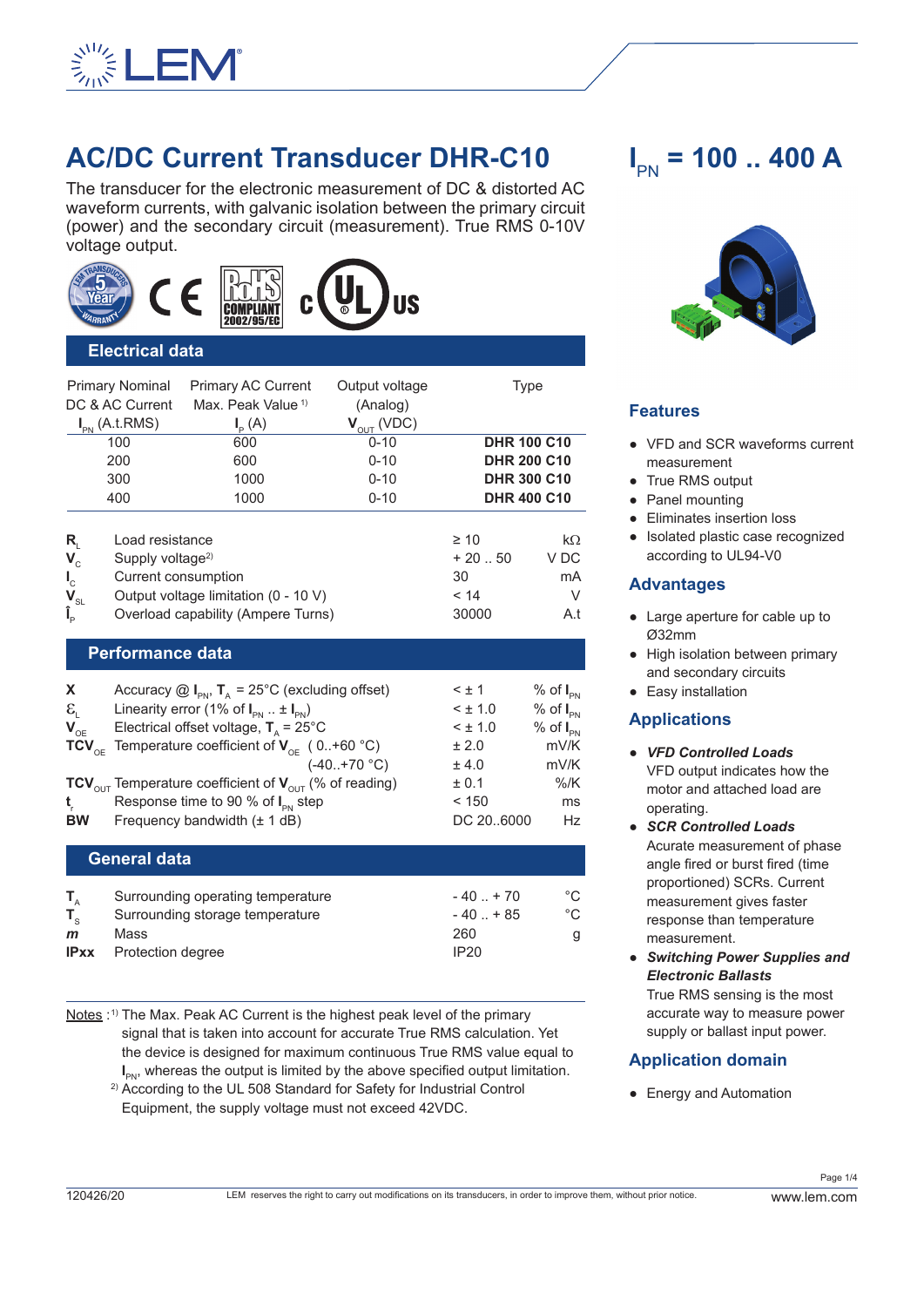

## **Current Transducer DHR-C10**

#### **Isolation characteristics**

| $\mathbf{V}_{\rm b}$                                                                                                             | Rated isolation voltage rms 3)<br>according to the standard IEC 61010-1 and with the following conditions:                                                                                               | 300                              |                      |
|----------------------------------------------------------------------------------------------------------------------------------|----------------------------------------------------------------------------------------------------------------------------------------------------------------------------------------------------------|----------------------------------|----------------------|
|                                                                                                                                  | - Reinforced isolation<br>- Over voltage category CAT III<br>- Pollution degree PD2<br>- Heterogeneous field                                                                                             |                                  |                      |
| $\overset{\mathbf{V}}{\mathbf{V}}_{\!\scriptscriptstyle\mathrm{w}}^{\!\scriptscriptstyle\mathrm{d}}$<br>dCp<br>dCl<br><b>CTI</b> | Rms voltage for AC isolation test <sup>4)</sup> , 50 Hz, 1 min<br>Impulse withstand voltage <sup>4)</sup> , 1.2/50 uS<br>Creepage distance<br>Clearance distance<br>Comparative tracking index (Group I) | 4.0<br>7.3<br>7.2<br>7.2<br>>600 | kV<br>kV<br>mm<br>mm |

Notes :<sup>3)</sup> Between primary conductor voltage and ground. The voltage category could be improved according to the insulation characteristic given by the cable manufacturer. The UL 508 Standard for Safety for Industrial Control Equipment requires that only insulated conductors are used as primary circuit with this transducer.

4) Between primary (completely filling the aperture) and secondary.

#### **Transfer characteristics**

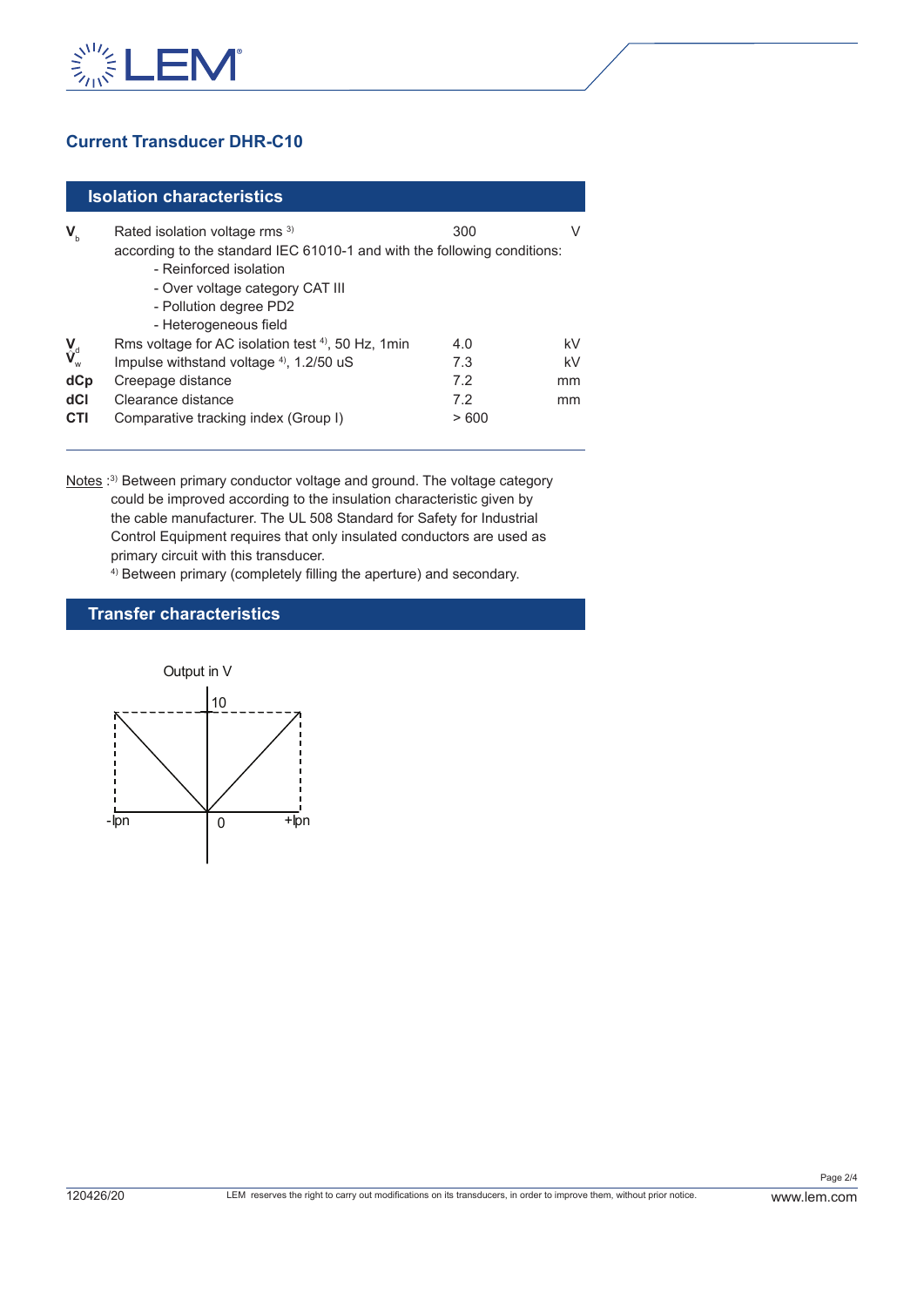

### **Current Transducer DHR-C10**

#### **Safety and warning notes**

In order to guarantee safe operation of the transducer and to be able to make proper use of all features and functions, please read these instructions thoroughly!

Safe operation can only be guaranteed if the transducer is used for the purpose it has been designed for and within the limits of the technical specifications.

Ensure you get up-to-date technical information that can be found in the latest associated datasheet under www.lem.com.



#### **Caution! Risk of danger**

Ignoring the warnings can lead to serious injury and/or cause damage!

The electric measuring transducer may only be installed and put into operation by qualified personnel that have received an appropriate training.

The corresponding national regulations shall be observed during installation and operation of the transducer and any electrical conductor.

The transducer shall be used in electric/electronic equipment with respect to applicable standards and safety requirements and in accordance with all the related systems and components manufacturers' operating instructions.



#### **Caution! Risk of electrical shock**

When operating the transducer, certain parts of the module may carry hazardous live voltage (e.g. primary conductor, power supply).

The user shall ensure to take all measures necessary to protect against electrical shock. The transducer is a built-in device containing conducting parts that shall not be accessible after installation.

A protective enclosure or additional insulation barrier may be necessary.

The transducer shall not be put into operation if the jaw opening is open (split core version) or the installation is not completed.

Installation and maintenance shall be done with the main power supply disconnected except if there are no hazardous live parts in or in close proximity to the system and if the applicable national regulations are fully observed.

Safe and trouble-free operation of this transducer can only be guaranteed if transport, storage and installation are carried out correctly and operation and maintenance are carried out with care.

Page 3/4